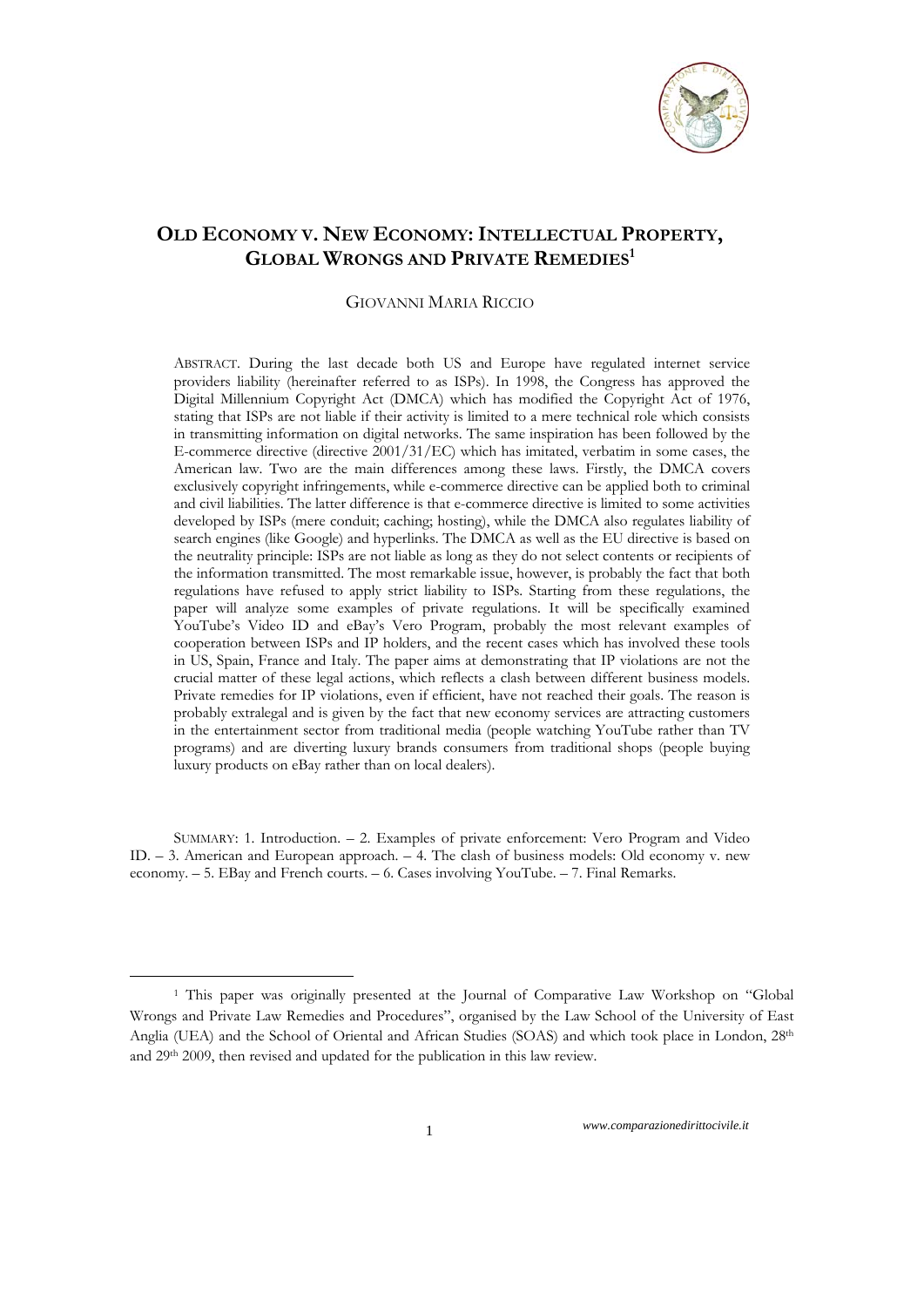

1. What is the role of self-regulation – and, in general, of private remedies – in cyberspace? What is the support that a regulation not directly connected to the authority of a specific State can offer in relation to intellectual property infringements committed via cyberspace? It is extremely difficult to answer to this question properly. We probably need to take a step back, briefly analyzing what happened during the last decade.

During the '90s, some American scholars tried to diffuse the idea that the Internet, as a free virtual place, should also be free from any form of regulation. More cautiously, some other scholars suggested the use of forms of self-regulation, most famous among them being Netiquette<sup>2</sup>. Not surprisingly, these proposals soon manifested their limits. Selfregulation works for small groups with similar purposes and activities (such as physicians, lawyers), but it is much less successful with heterogeneous groups<sup>3</sup>.

Considering the evolution and the diffusion of the Web, it could be argued that at the very beginning of the nineties, when the Internet was overwhelming "populated" by university researchers or by computer scientists, self-regulation and Netiquette might have been a good solution. However this same solution does not fit with the Internet in its current state. Not only in cyberspace, but in every sector and in every environment, regulation is restricted to matters falling within national boundaries.

The Internet is not a brave new world, as someone would argue. It is a mass-media and, even if the most innovative one, it must be treated as such<sup>4</sup>, regardless of the cultural, social and economic revolution it has provoked<sup>5</sup>. And it would be frankly naive to imagine that in a market, whose value was more than 600 billion dollars in 2008<sup>6</sup>, conflicts do not arise or that these conflicts could be regulated by Netiquette, which lacks enforceable remedies. This is the reason behind suggestions for the adoption of narrower forms of selfregulation. In fact, even though general self-regulation failed to regulate the Internet, other interesting examples of private remedies developed by ITC companies have been created in recent years.

-

<sup>2</sup> I.Trotter HARDY, The Proper Legal Regime for "Cyberspace", 55 U. Pitt. L. Rev. 993 (1994); David G. POST, Governing Cyberspace, 43 Wayne L. Rev. 155 (1996); David R. JOHNSON, David G. POST, Law and Borders: The Rise of Law in Cyberspace, Stanford Law Review 1367 (1996).

<sup>&</sup>lt;sup>3</sup> See e.g. Margaret J. RADIN - R. Polk WAGNER, The Myth of Private Ordering: Rediscovering Legal Realism in Cyberspace, 73 Chi.-Kent L. Rev. 1925 (1998); Neil WEINSTOCK NETANEL, Cyberspace Self-Governance: A Skeptical View from Liberal Democratic Theory, 88 Calif. Law Rev. 433 (2000).

<sup>4</sup> Jack L. GOLDSMITH, Unilateral Regulation of the Internet: A Modest Defence, 11 European J. of Int'l L. 135 (2000): "The Internet is not a separate place removed from our world. Like the telegraph and the telephone it is a means of transborder communication in which someone can cause real-world harms".

<sup>5</sup> See for instance Marc LE GLATIN, Internet: un séisme dans la culture?, Editions de l'Attribut, Paris, 2007.

<sup>6</sup> According to the data collected by Digiworld during the last year.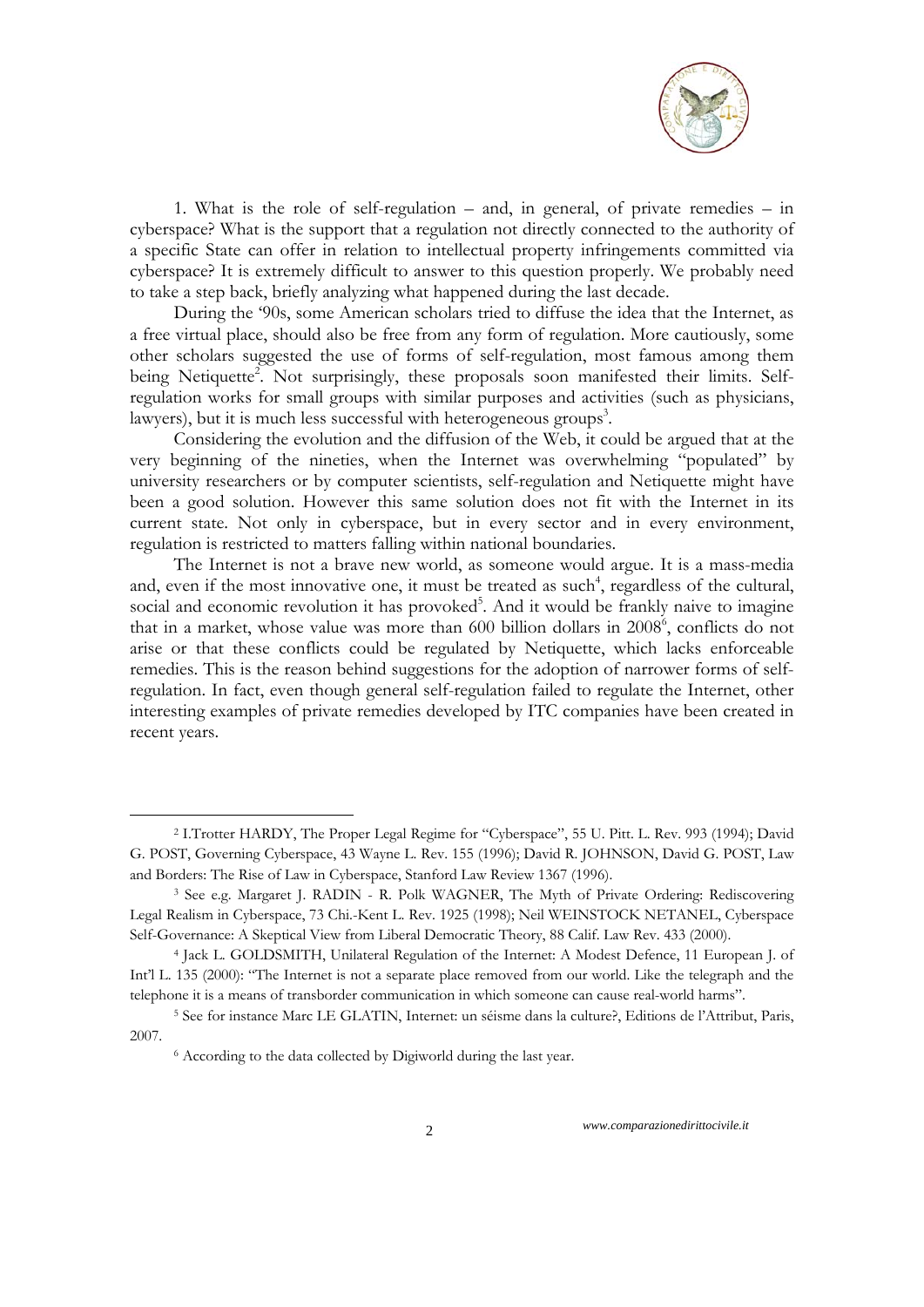

2. The most relevant of these remedies are probably eBay's Vero Program<sup>7</sup> and YouTube's Video Identification (or Video ID)<sup>8</sup>. Compared to Netiquette, these models of self-regulation are quite different. First of all, the Vero Program and Video ID have been created by a single party, a private entity, and are not the result of a previous agreement among these companies and the other stakeholders. Stakeholders (such as copyright holders) can adhere to the agreement, but they can not modify the terms of it. Secondly, these examples of self-regulation are considered to be part of the general law, and not alternative to it. This means that these tools could be an efficient way of avoiding all the legal problems related to the Internet, such as judicial competence, applicable law, and so on.

Ebay's Vero Program is one of the oldest examples of self-regulation, or rather of cooperation between intellectual property owners and ISPs. It is an agreement between e-Bay and private companies, which allows the companies to ask for the removal of auctions if they consider that these auctions violate their rights. Counterfeiting is the most common infringement committed via eBay, but not the only one. Once an authorized representative of the rights owner properly reports – following the specified procedure – that an item may be counterfeit, the Vero Program removes the auction. After the removal, eBay contacts the seller, forwarding him the e-mail sent by the rights owner. In this way, if the item is not counterfeited, the seller can sue the rights owner. The Vero Program can be considered an efficient solution to the problem of IP infringements in cyberspace, as it is quick and costfree for rights owners. On its side, eBay has a strong interest in ensuring that infringing bids are removed from the site since the success of the auction platform is essentially based on the trust of its users. Removing counterfeited items raises the level of trust in the site, as buyers will be surer of the both quality and the originality of the items.

This procedure is interesting for at least two reasons. The first reason is that the removal of the bid is without the prior authorization of the sellers. According to the user agreement, eBay may issue users "with warnings, limit, suspend, or terminate our service and user accounts, restrict or prohibit access to, and your activities on, our sites (including, without limitation, cancelling bids and removing listings), delay or remove hosted content, remove any special status associated with the account (including, without limitation, PowerSeller status), reduce or eliminate any discounts, and take technical and legal steps to keep you off our sites if […] we think that you are infringing the rights of third parties". The second interesting aspect is that the eBay procedure is modeled upon the notification system under the Digital Millennium Copyright Act, which modified the Copyright Act of 1976<sup>9</sup>. According to this Act, as soon as they are informed of assumed infringing

<sup>7</sup> http://pages.ebay.com/help/policies/programs-vero-ov.html

<sup>8</sup> http://www.youtube.com/static?hl=en-GB&template=video\_id\_about

<sup>9</sup> The Digital Millennium Copyright Act has ratified the WIPO Treaties of 1998 (Copyright Treaty and Performances and Phonograms Treaty), see generally Pamela SAMUELSON, The U.S. Digital Agenda at WIPO,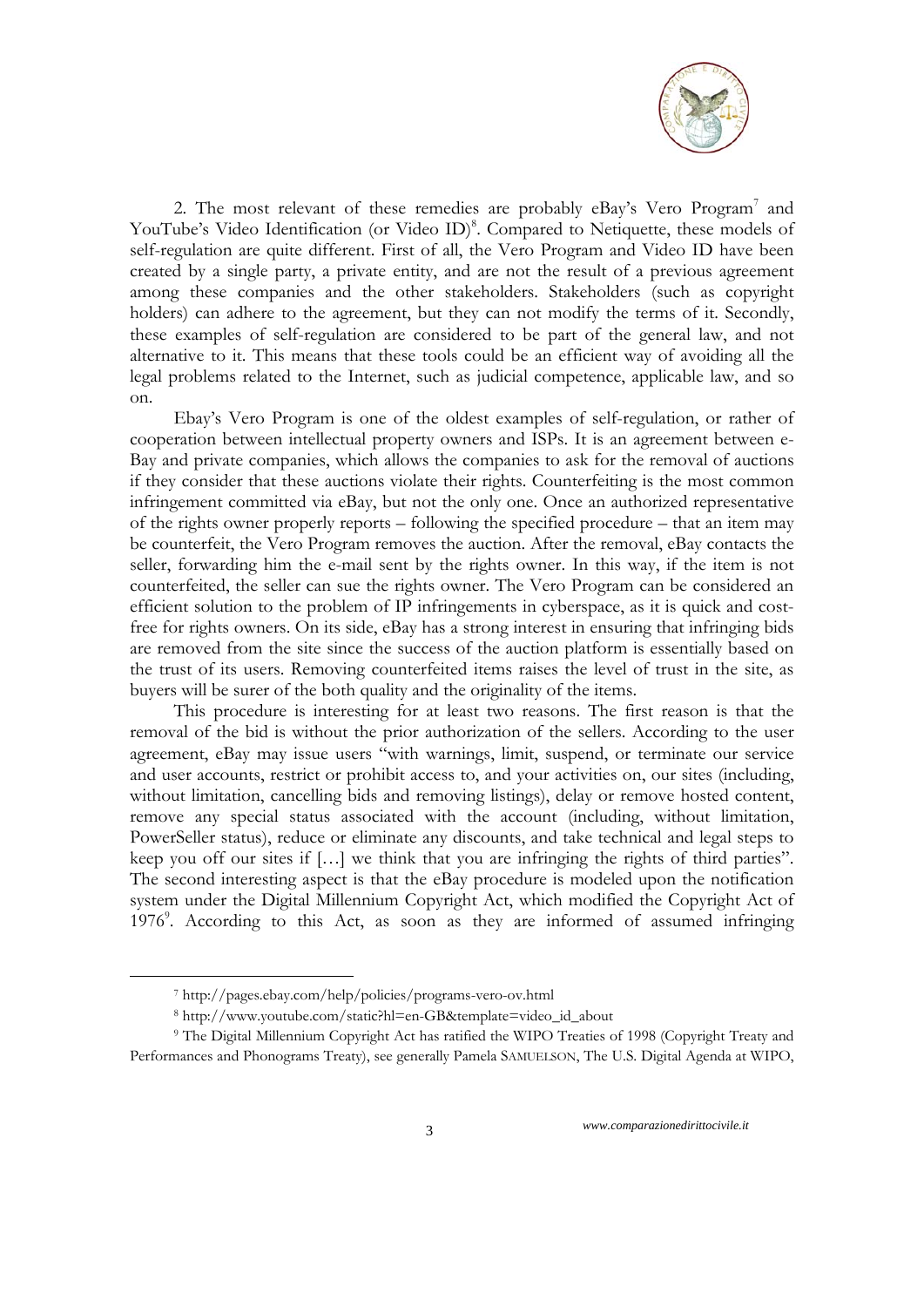

information, internet service providers (ISPs) are expected to begin the procedure. Before disabling or removing the material, the ISP has to send a formal notice to the content provider. The content provider, in turn, is entitled to send to the host provider a counternotification (which must mention the same information about the notification), declaring that the material is not unlawful.

YouTube's copyright policies are also modeled upon the notification (and counternotification) system, although with slight differences to the e-Bay procedure. In addition to the "manual" takedown procedure, YouTube has developed particular software, called Audio ID and Video ID. Rights holders deliver YouTube reference files (audio-only or video) of content that they own and metadata describing that content. Once the technology finds a match and identifies the copyrighted content, the rights holder can decide whether or not to block users' access to this content.

3. Despite the financial efforts made by eBay and YouTube, the companies have been recently sued for IP infringements in different countries. Before analyzing these judicial disputes, it is useful to consider articles 12-15 of directive 2000/31/EC of June 2000, on certain legal aspects of information society services, in particular electronic commerce, in the Internal Market, which regulates ISP liability in Europe.

The European directive has imitated, verbatim in some cases, the above mentioned Digital Millennium Copyright Act<sup>10</sup>. There are two main differences between these laws.

Firstly, the DMCA covers exclusively copyright infringements (vertical approach), while the e-commerce directive can be applied both to criminal and civil liabilities  $(horizontal)$ <sup>11</sup>. This means that the e-commerce directive is limited to some activities developed by ISPs (mere conduit; caching; hosting), while the DMCA also regulates the liability of search engines (like Google) and hyperlinks. Neither of them explicitly covers services like YouTube or Google Video or auction platforms like eBay. The DMCA, like the EU directive, is based on the neutrality principle: ISPs are not liable as long as they do not select the contents or the recipients of the information transmitted. The most interesting similarity, however, is probably the fact that both laws have refused to apply strict liability to ISPs.

This kind of legal transplant should be applauded for several reasons. To begin with, the aim of the directive is harmonization. It is significant, indeed, that this process of legal uniformity involves, on one side, EU members and – on the other side, in a broader view -

1

<sup>37</sup> Va. J. Int'l L. 369 (1997). Title 2 of the Act (Limitations on liability relating to material online) has introduced the § 512 into the Copyright Act of 1976, which is expressly dedicated to ISP liability.

<sup>&</sup>lt;sup>10</sup> The e-commerce directive has imitated the DMCA, but also the German Act (TeledienstGesetz of 1997).

<sup>11</sup> Rosa Julià BARCELO, Kamiel J. KOELMAN, Intermediary Liability in the E-Commerce Directive: So Far So Good, But It's Not Enough, in 16 Computer Law & Security Report 231, 232 (2000); Etienne MONTERO, La responsabilité des prestataires intermédiaires de l'Internet, Revue Ubiquité 101 (2000).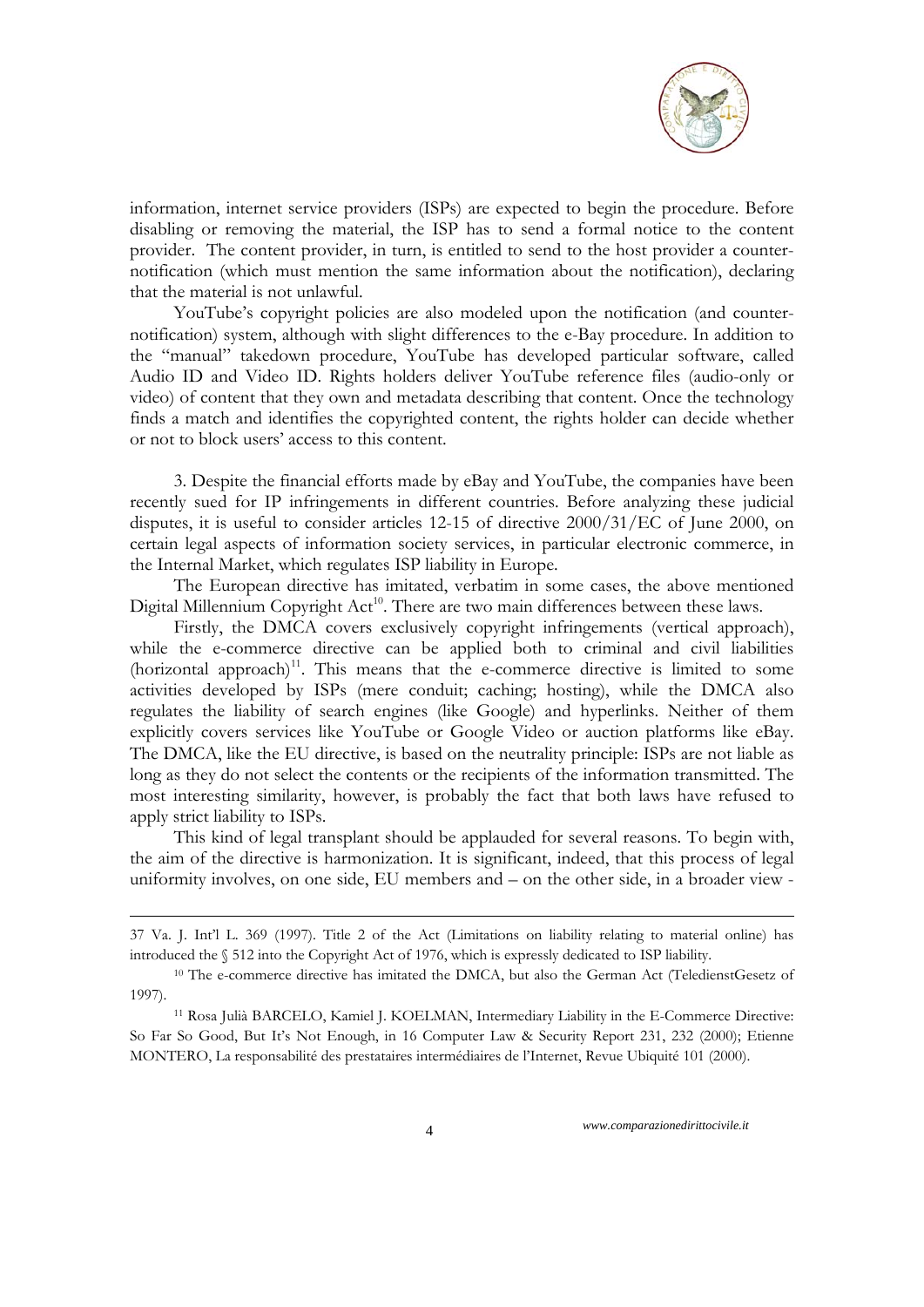

the U.S. legal system. This directive could, therefore, be considered as a first step towards a "soft" worldwide law. From a comparative perspective it is notable that the DMCA has deeply influenced the EU directive. This legal framework (DMCA and EU directive), in its turn, has influenced third countries: not only the applicant states which are trying to join the EU, but also the countries that are trying to improve their commercial relations with the European economic area (e.g. the northern Africa countries and some South American countries).

Similarly to the DMCA, the directive considers the activities actually engaged in by the ISPs and not their abstract role. This prevents the application of a strict liability regime, as in the French law on the press with its *responsabilité à cascade* ("waterfall" liability).

The European directive covers three different roles developed by ISPs, mere conduit, caching and hosting.

Article 12 exempts access providers from liability, if they: (a) do not initiate the transmission; (b) do not select the receiver of the transmission; and (c) do not select or modify the information contained in the transmission. The directive, in this way, guarantees an almost absolute immunity for these intermediary functions (referred to by article 12 as "mere conduit"), treating access providers as if they were common carriers like telecommunications operators. Caching and access providing are treated differently. In the case of caching, the directive imposes a higher diligence standard. In fact, in certain circumstances, it is expected, for example, that ISPs will remove the infringing information or otherwise comply with technological rules.

The third activity mentioned by the EU directive is hosting. Even in this case, the provider who acts only as an intermediary is not liable, if:

(a) it does not have actual knowledge of the illegal activity or information and, in relation to claims for damages, is not aware of facts or circumstances from which the illegal activity or information can be discerned;

(b) upon obtaining such knowledge or awareness, it acts expeditiously to remove or to disable access to the information.

Host providers liability is probably one of the most controversial issues of Internet regulation and article 13, because of the terminology used, does not explain it sufficiently. First of all, the concept of actual knowledge has a specific meaning in the American copyright law context<sup>12</sup>, but in the field of ISP liability its boundaries are unclear. It should also be mentioned that article 13 is applicable only when there is effective knowledge and not in cases where it is impossible to know whether the information is legal. The directive's reference to apparent illegality is to blame. Frankly speaking, it does not make sense. An activity or some information can be legal or illegal, but never apparently illegal. The only way to interpret this expression is to say that the ISPs are not liable if they remove information that is manifestly illegal (e.g. in case of child pornography, but not in case of

5 *www.comparazionedirittocivile.it* 

<sup>12</sup>*Aro Manufacturing Co. v. Convertible Top Replacement Co.*, 377 U.S. 476 (1964). See also *RCA Records Inc. v. All-Fast Systems Inc.*, 594 F. Supp. 335 (S.D.N.Y. 1984).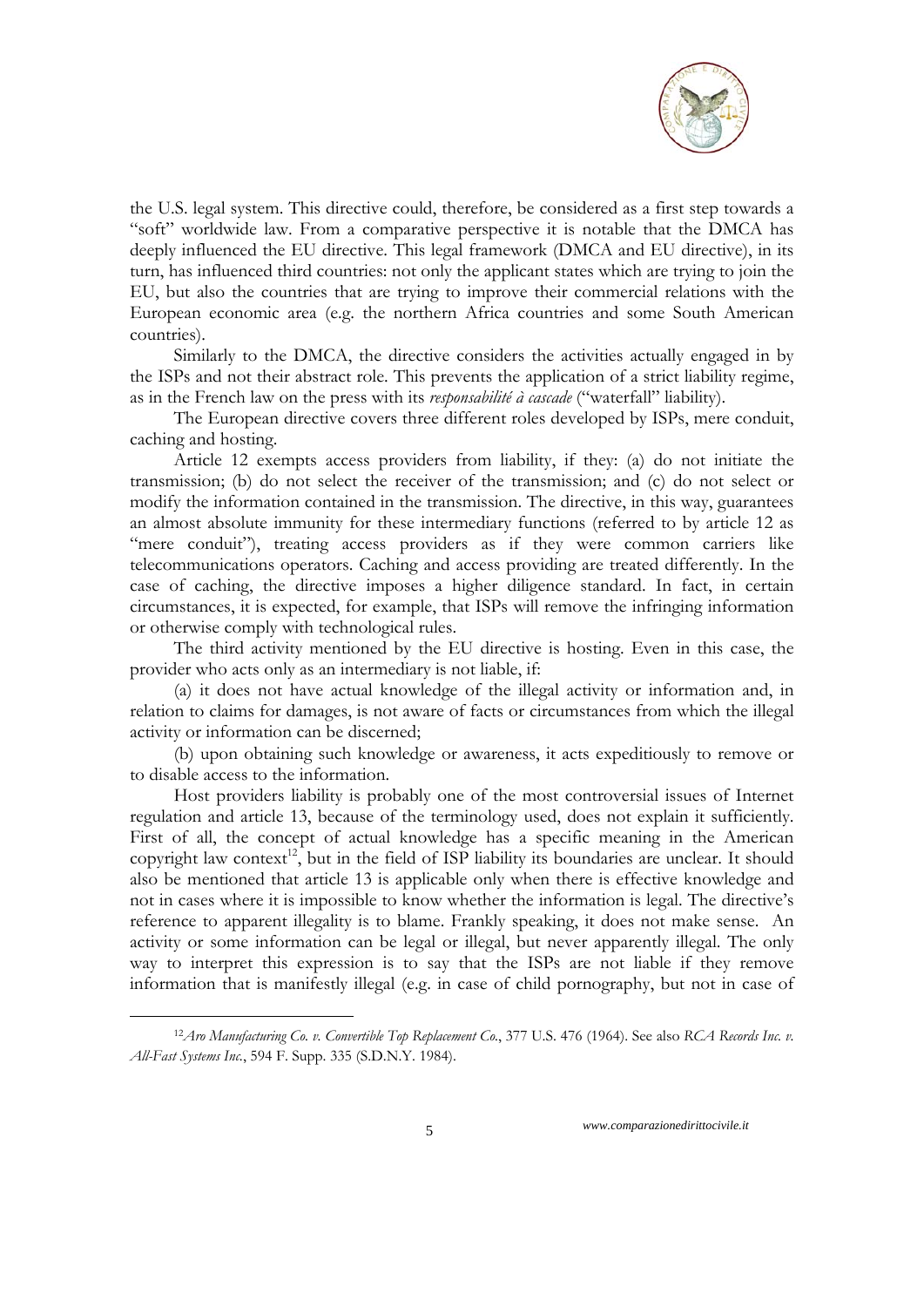

copyright infringement)<sup>13</sup>. The host providers, in fact, could find themselves playing the role of "institutionalised censors", because they are required to remove all illicit information as soon as they have knowledge or awareness of  $it^{14}$ . But article 14 does not specify who is authorized to inform the host provider, nor does it specify the notice and take down procedure that the host provider has to follow. The greatest risk is that the host provider removes – after being informed by a third person – information which is not illicit. And, in this case, it could be sued by content providers because it has violated its contractual obligation.

Finally, article 15 has solved the complex problem of monitoring the activities of content providers. The article establishes that Member States can not impose a general obligation on providers to monitor the information which they transmit or store, or a general obligation to search actively for evidence of illegal activity.

The EU directive has drawn a clear line between those who develop content for the Internet, and those who, in their capacity as technological intermediaries, provide the means and the tools to make this content publicly available. Refusing the application of strict liability, despite the suggestions of some European (and especially French) courts, the directive has realized several positive goals.

First of all, it has avoided a reduction in the number of the operators. Indeed, the application of a strict liability regime would have limited the access to the market to only those parties with deep pockets, that is, operators with significant economic resources. In the same way, imposing strict liability on ISPs would have also jeopardized the "quality" of information. If an ISP were always liable, regardless of its efforts to prevent illicit conduct by third parties, it would probably choose to provide its services exclusively to the content provider supplying comfortable information<sup>15</sup>. For example, in such a situation it would be economically more efficient, and less risky, for an ISP to host a web site dedicated to French cuisine rather than a web site discussing political events. Ultimately, it seems very likely that the application of a liability regime based on fault avoids a chilling effect in the marketplace for information. Accordingly, this approach should also lead the legislative

-

<sup>13</sup> Antonio DELGADO PLANÁS, Responsabilidad de los operadores en el proyecto ley de servicios de la sociedad de la información y de comercio electrónico*,* 43 Rev. Electrónica de Derecho Informático 2 (2002)*.*

<sup>14</sup> For further details see: Giovanni M. RICCIO, La responsabilità civile degli internet providers, Giappichelli editore, Torino, 200-214 (2002).

<sup>15</sup> See also Christian C.M. BEAMS, The Copyright Dilemma Involving Online Service Providers: Problem Solved…for Now, 51 Fed. Comm. L. J. 823, 830 (1999): "The added burden of monitoring every message that passes through an OSP would dramatically increase overhead costs. Many smaller service providers have been forced out of business. It follows that OSPs that would still have had to be quite discriminating as to whom they granted access. Regardless, these increased costs would be passed on the consumer. Fifteen dollars a month for Internet access would become a thing of the past. The Internet is for everyone, not just wealthy people who are able to afford an increase (probably significant) in access costs".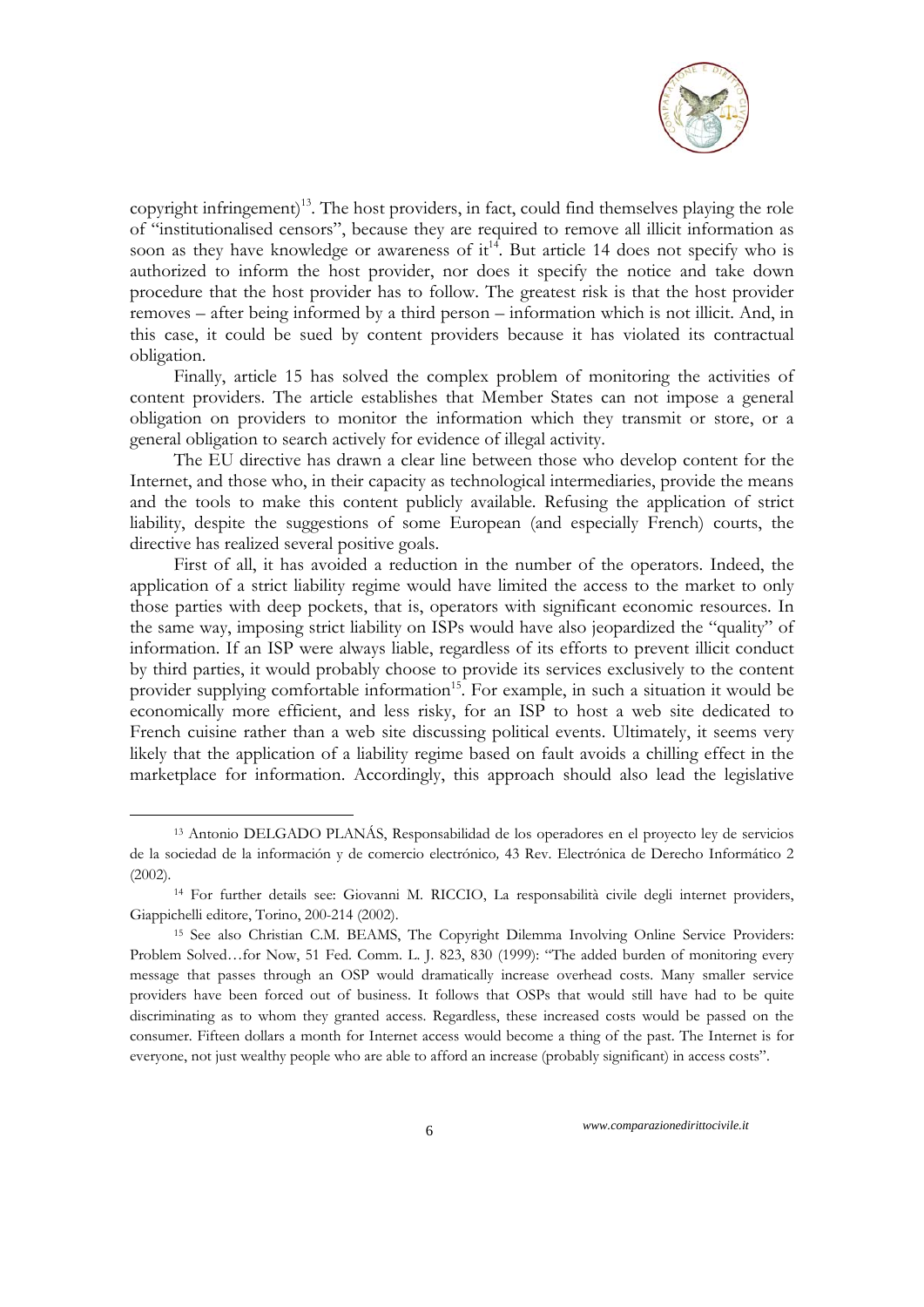

process for search engines, web 2.0 operators and all the other providers of services not regulated by directive 31/2000, in order to safeguard the rapid growth of the Internet and the development of the new digital economy within the European Union.

4. During the last years both eBay and YouTube have been sued by several companies. The plaintiffs can be divided into two types: the so-called luxury brands (such as Hermes, etc.) have sued eBay for trademark infringement; and TV companies have sued YouTube for copyright infringement.

However it should be noted that the kinds of violations committed via e-Bay and YouTube involve infringements other than copyright infringement of TV programs or trademark infringement of luxury brands. For example, on YouTube it is not hard to find music transmitted by subjects who are not allowed to do it because they are not the copyright owners. But, as far as we know, there are just a few cases – and against YouTube they do not involve the so-called majors from the music sector. The same is true in relation to the movies. There are loads of clips excerpted from famous motion pictures on YouTube: despite this, the movie sector is not attacking the channels of distribution.

The situation can be properly understood only taking into account the peculiarities of the Internet market and how this market influences consumers' commercial behaviour and users' preferences. First of all, the Internet facilitates the creation of monopolies<sup>16</sup>. Regardless of the distances, since the Internet cuts across geographical barriers, if a specific tool or service is efficient, all users – or a large part of them, at least – will probably use this service instead of any other. Consider, for example, what happened with search engines. During the nineties, several search engines shared the market: Altavista, Yahoo, Google, and so on. After a few years, the vast majority of these web sites have lost their segment of market and changed their business activities. The same is happening to the auction platform. E-Bay has more than the 50% of the market and its only competitor – excluding some specific national competitors, like for example Ricardo in Germany – is Yahoo (and only in some specific areas of the world). This has happened because e-Bay has conquered the market by offering a tool considered by users as friendly and safe for their transactions. The nature (and the simplicity) of the creation of these monopolies (or rather "almost monopolies" as they must be considered more properly as operators in oligopolistic markets dominated by one player) has also caused an incredibly fast growth in the income of the companies. It is also interesting to note that the creation of monopoly is made faster by the fact that developing Internet businesses generally does not require major capital investment as it is based principally on an idea. For example, if a company wants to create a new car, it will need preliminary studies, designers, testing materials, prototypes, and so on. Nothing is generally required (at least at the moment of start-up) in a Internet business. Google was based on the idea of finding information using relatively simple software

<sup>16</sup> See, in general, Mark NEWMAN, Albert-Laszlo BARABASI, Duncan J. WATTS, The Structure and Dynamics of Networks, Princeton University (2006).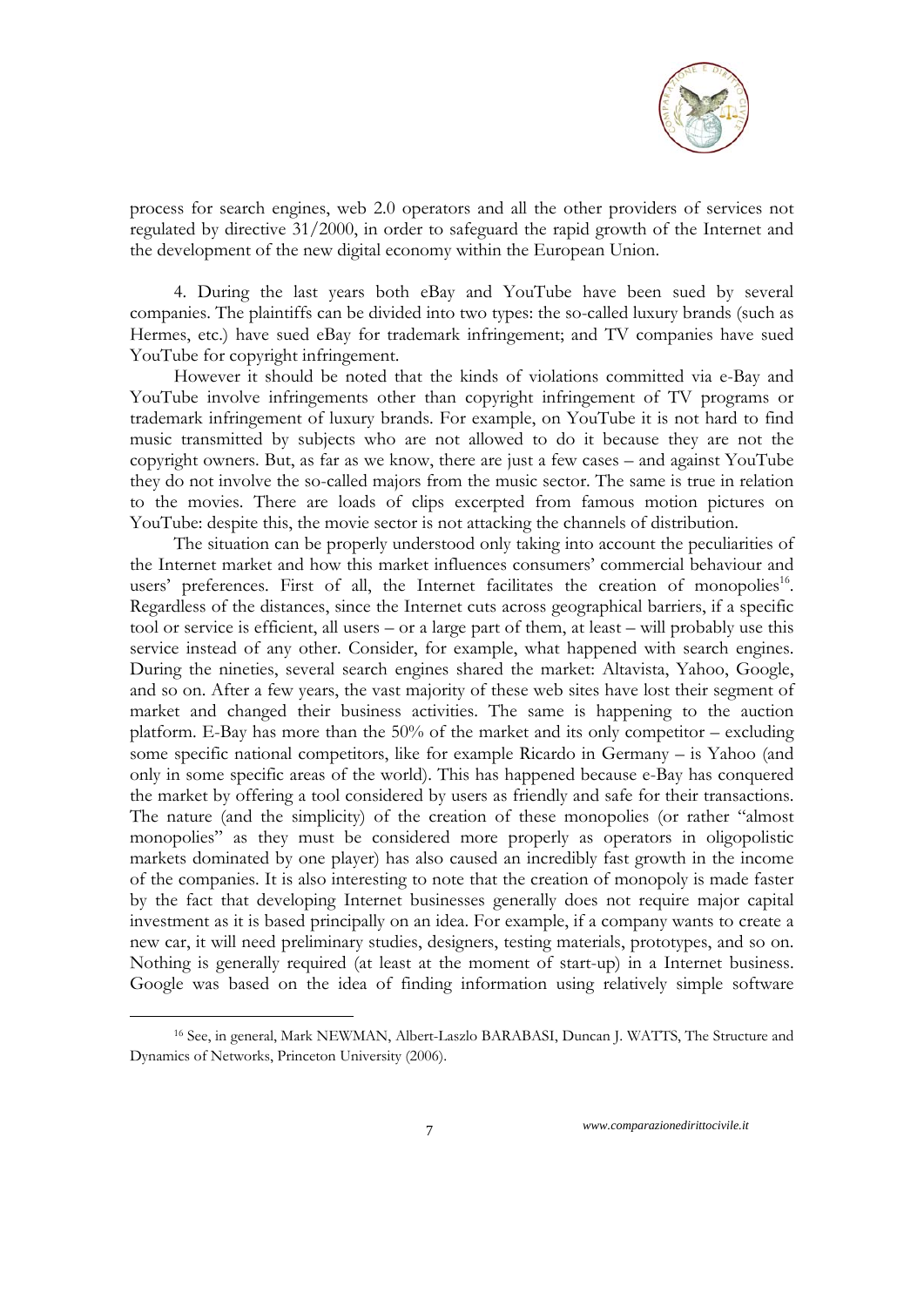

(although at the very beginning, the new software was much more complicated), e-Bay on the idea that there are loads of people who are not so keen on some of the Christmas gifts they have received, Facebook on the idea that people are excited by being reconnected with the friends they had at school, and so on.

Finally, Internet services do not have geographical boundaries (all web sites are equidistant for a consumer), they are often free for the users (costs are generally paid for by advertising) and there are no specific difficulties in exporting these services. All these peculiarities have been critical to the growth of Internet empires, as confirmed by recent research, which shows that 6 out of 10 of the most valuable brands belong to the so-called new economy sector $17$ .

Secondly, the explosion of the new economy has had positive effects on the old economy. This is because consumers have changed their commercial behavior, shopping on-line rather than in traditional shops. Economic rules regarding the effect of scarcity of resources in the market-place mean that if a consumer buys a Gucci bag on e-Bay for a better price than he would have paid in a Gucci store, he is unlikely to buy another Gucci bag in a Gucci store. Obviously, this will negatively affect Gucci's business, which will likely consider e-Bay a sort of competitor, even if they operate in different market sectors.

In the end the Internet is just the latest version of post-Fordism, in which an industry is based on the production of goods, but on services<sup>18</sup>. These services provide the tools for eliminating traditional selling and business models, which paves the way for new marketplayers (whether private individuals or established businesses) that offer more efficient solutions (like lower prices or better contractual conditions).

5. In 2004, Tiffany & Co. filed suit against e-Bay for trademark infringement, false advertising and unfair competition. The US District Court for the Southern District of New York ruled that e-Bay could not be held liable either for direct or for contributory infringement. According to the decision, "Tiffany must ultimately bear the burden of protecting its trademark. Policymakers may yet decide that the law as it stands is inadequate to protect rights owners in light of the increasing scope of Internet commerce and the concomitant rise in potential trademark infringement<sup>19</sup>. Nevertheless, under the law as it currently stands, it does not matter whether eBay or Tiffany could more efficiently bear the burden of policing the eBay website for Tiffany counterfeits – an open question left

1

<sup>17</sup> Google is the most valuable brand of 2009 (value: 100,0039 \$M, with a 16% brand value change '09 vs. '08). Among the ten most valuable brands of 2009 there are also Microsoft (76,249 \$M), Apple (63,113\$M), IBM (66,622 \$M) and Vodafone (53,727 \$M).

<sup>18</sup> See Giuseppe MAIONE, *Le merci intelligenti*, Bruno Mondadori editore, Milano, 53-86 (2001).

<sup>19</sup> *Tiffany (NJ) Inc. and Tiffany and Company v. eBay*, Inc. 04 Civ. 4607 (RJS).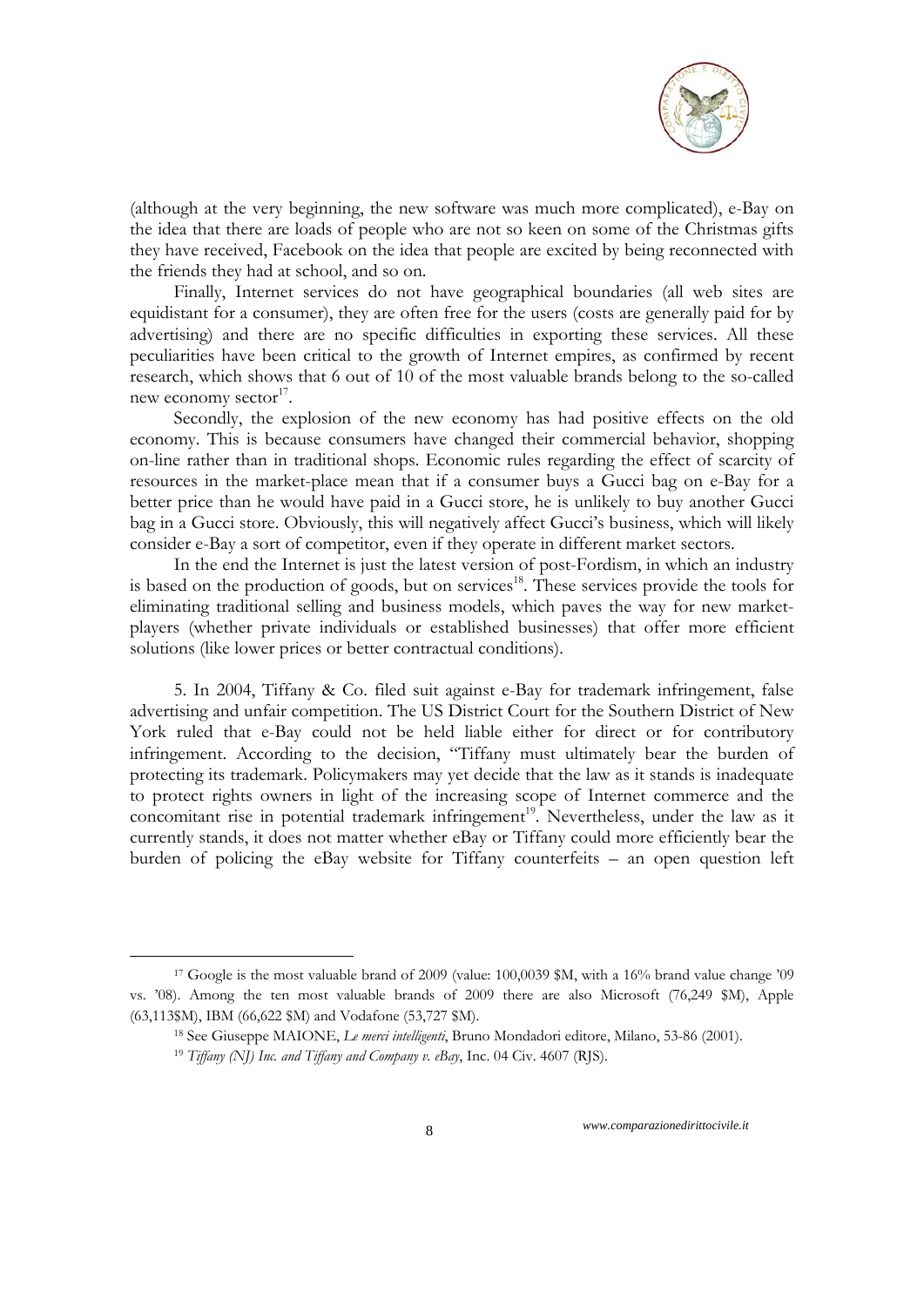

unresolved by this trial". Similarly, in a Belgian case, the Court of Brussels ruled that e-Bay could benefit from the hosting safe-harbors provision of the e-commerce directive<sup>20</sup>.

Unlike these cases, in France, a Court has ruled against e-Bay, requiring it to pay a huge amount (1.7 million euros) to Moët Hennessy Louis Vuitton (LVMH) for trademark counterfeiting. This has been the first decision which has held an auction platform liable for a direct infringement<sup>21</sup>. However, in May 2009, another French court rejected a claim made by the cosmetics company L'Oréal, accusing e-Bay of profiting from the selling of counterfeited items on its site. According to the decision, e-Bay was not liable as long as it made reasonable efforts to prevent bids for fake  $\gamma$  goods<sup>22</sup>. The same approach has been adopted by other French courts, which have admitted the applicability of the hosting regime to auction platforms<sup>23</sup>.

6. Analogous lawsuits have involved also YouTube, which has been sued by several TV companies. In the U.S., Viacom, a television company, has filed an action for copyright infringement and inducement of copyright infringement against YouTube. According to the plaintiff, YouTube had committed a "massive intentional copyright infringement", permitting users to watch on its network thousands of hours of Viacom's programming<sup>24</sup>. The case, as far as we know, is still ongoing.

In Italy, in an interim decision, the Court of Rome has ordered YouTube to remove Mediaset's materials from their sites immediately. The Italian broadcasting company complained that that it found 4,643 videos and clips (equivalent to more than 325 hours of transmission) transmitted on YouTube violating Mediaset copyright. The interim decision, so far, relates solely to the clips of the TV program "Big Brother  $10"^{25}$ .

The outcome of the Italian case follows a similar decision by a Spanish tribunal, which had granted an injunction to stop the distribution of videos without the express

<sup>20 &</sup>quot;Les seules activités d'eBay critiquées par Lancôme sont celles par lesquelles eBay héberge (ou affiche) les annonces de vente émanant des candidats vendeurs", Tribunal de commerce of Brussels, July 31, 2008. As far as we know, the decision is still unpublished.

<sup>21</sup> Tribunal de Commerce of Paris, June 30, 2008 (the text of the decision is available here: http://www.legalis.net/jurisprudence-decision.php3?id\_article=2353).

<sup>22</sup> Tribunal de Grande Instance of Paris, May 16, 2008 (the text of the decision is available here: http://www.legalis.net/jurisprudence-decision.php3?id\_article=2306).

<sup>23</sup> Court of Appeal Paris, November 9, 2007 (the text of the decision is available here: http://www.legalis.net/jurisprudence-decision.php3?id\_article=2560); Tribunal de Grande Instance of Troyes, June 4, 2008 (the text of the decision is available here: http://www.legalis.net/jurisprudencedecision.php3?id\_article=2320).

<sup>24</sup> *Viacom International, Inc., et al v. YouTube, Inc., et al.*. The case documents can be found here: http://dockets.justia.com/docket/court-candce/case\_no-5:2008mc80211/case\_id-208062/

<sup>25</sup> Court of Rome, RTI (Reti televisive italiane)v. Youtube LLC, December 15, 2009, available here: http://www.tgcom24.mediaset.it/res/doc/sentenzatribunale.pdf/.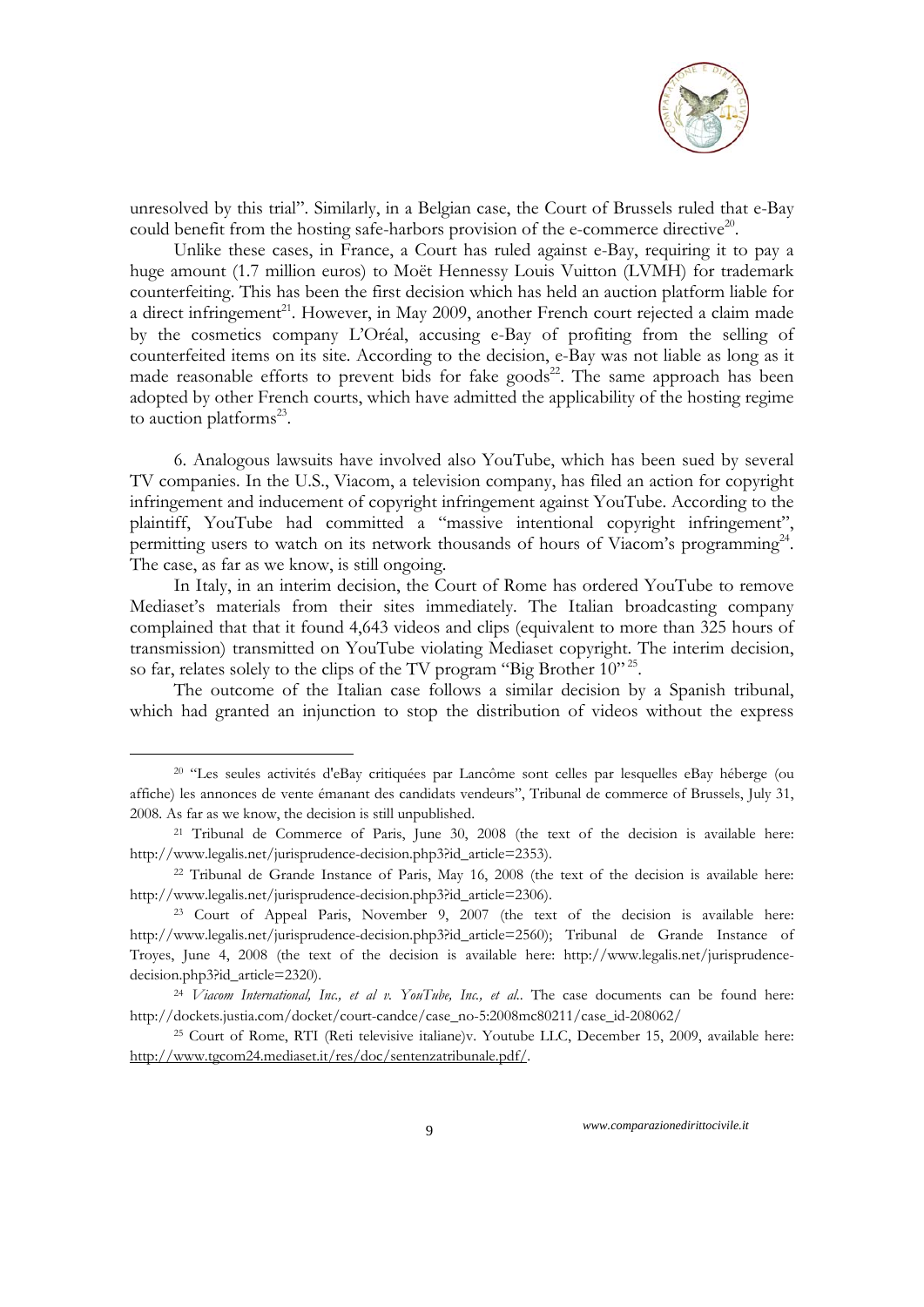

authorization of Telecinco, the commercial television owner of the copyright on the videos. However, in September 2010 the Federal Court of Madrid has rejected allegations of copyright infringement made by Telecinco, emphasizing two main aspects. On the one hand, Youtube is "only" a hosting platform, not liable for content being uploaded onto its site.

On the other hand, Youtube must not perform a precautionary control of content: broadcasters may already use the "content ID" tool, that allows them to delete, automatically and for free, online contents uploaded by users $26$ .

Finally in July, 2011, the Court of Justice of the European Union has given judgment in the long-standing dispute between L'Oréal and e-Bay, concerning the sale, without L'Oréal's consent, of L'Oréal products on the online marketplace operated by eBay.

The ECJ has provided clarification on the liability of companies operating internet marketplaces for trade mark infringements committed by users. In summary the Court, following the trend of Google "AdWords" decision<sup>27</sup> (and its restrictive interpretation of article 14 of the Electronic Commerce Directive), rules that "*where the operator of the online marketplace has not played an active role within the meaning of the preceding paragraph and the service provided falls, as a consequence, within the scope of Article 14(1) of Directive 2000/31, the operator none the less cannot, in a case which may result in an order to pay damages, rely on the exemption from liability provided for in that provision if it was aware of facts or circumstances on the basis of which a diligent economic operator should have realised that the offers for sale in question were unlawful and, in the event of it being so aware, failed to act expeditiously in accordance with Article 14(1)(b) of Directive 2000/31*".

Furthermore the ECJ states that national courts must be able to order the operator of an online marketplace to take measures which contribute, not only to bringing to an end infringements of those rights by users of that marketplace, but also to preventing further infringements of that  $\text{kind}^{28}$ .

Taking into account the cases involving e-Bay, it is possible to make some preliminary observations, which deal not with the legal aspects of the cases but rather with the business reasons which have led TV companies to attack YouTube.

The important point is that these companies (e.g. Telecinco or Mediaset) are not really worried about the copyright violations *per se*. Their real concern is that people spend their spare time watching video on YouTube instead of watching television. The fact that people are changing their habits radically influences commercial investments. Recent

1

<sup>26</sup> The decision is available here: http://danielelepido.blog.ilsole24ore.com/files/sentenzayoutube\_telecinco\_anticipata-dal-sole-24-ore-5.pdf/.

<sup>27</sup> ECJ (Grand Chamber), March 23, 2010, cases Google France SARL and Google Inc. v Louis Vuitton Malletier SA (C-236/08), Google France SARL v Viaticum SA and Luteciel SARL (C-237/08) and Google France SARL v Centre national de recherche en relations humaines (CNRRH) SARL and Others (C-238/08), in Reports of Cases, 2010, I-2417.

<sup>28</sup> ECJ, July 12, 2011, case C-324/09, L'Oréal SA v. eBay International AG, not yet published but available here: http://www.curia.europa.eu/.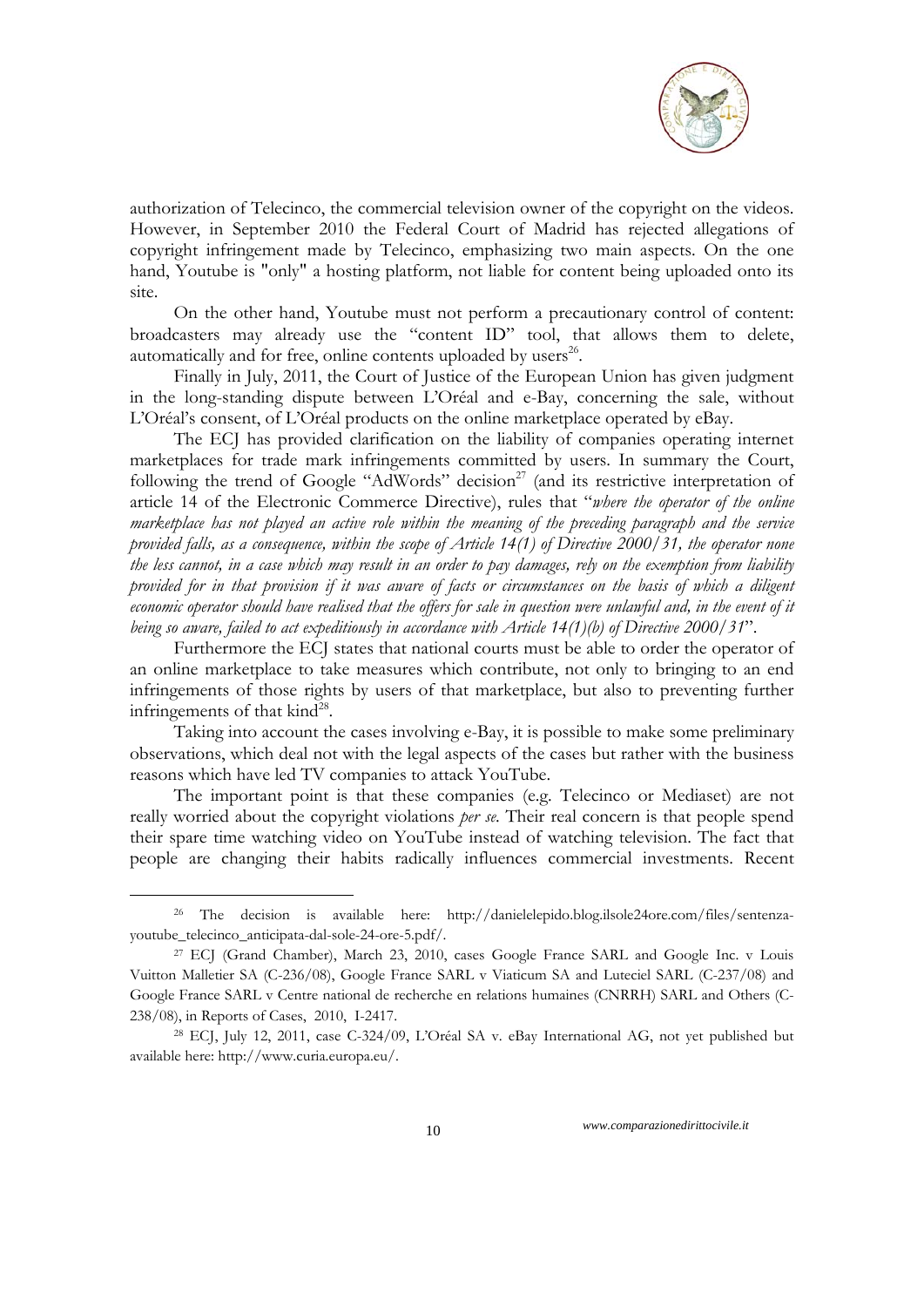

research clearly shows this trend: in the first half of 2009, Internet advertising in UK grew by  $4.6\%$  to  $4.1,752.1$ m. This data is impressive considering that, in the same period, the entire advertising sector has been reduced by 16.6%. The total share of the Internet advertising is now at  $23,5\%$  ( $\ell$ 1.75 billion), while television advertising has decreased by up to 21.9%  $(f1.75 \text{ billion})^{29}$ .

7. This quick (and necessarily incomplete) report of the cases which have involved YouTube and e-Bay is useful for showing how self-regulation is evolving in cyberspace. As stated above, now that the idea of a general and all-comprehensive regulation has been abandoned, some companies have developed unilateral forms of cooperation with other companies. Even if narrower and probably less ambitious, these kinds of cooperation can be a good answer to some frequent problems connected with Internet law, like jurisdiction and applicable law.

However the two examples discussed above demonstrate that this type of regulation is not efficient in relation to competitors or other opposed stakeholders. In fact, it is noteworthy that YouTube has been attacked by television broadcasters and not by record labels or video producers. These latter companies are using YouTube for promoting their new releases, with dedicated channels, and are not in a competitive relationship with it. So self-regulation efforts, regardless how efficient they might be, are going to be sacrificed in a clash between competitors (or rather between opposite business models), not in relation to a copyright issue. The same could be argued in relation to the e-Bay disputes. Even in this case, as already pointed out, trademark violations are not the breaking point and luxury companies are not aiming at singling out the real authors of the violations, but at discouraging a competitive activity.

The directive has not regulated either the activities of auction platforms operators, or of search engines and web 2.0 operators, nor has it affected notice and take-down procedures. We have already underlined why the neutral principle is a good approach, even if there is much pressure for the strengthening of the liability regime for ISPs across Europe. In particular, in France, the so-called Hadopy Law, strongly supported by the entertainment industry, has already increased the obligations which are imposed on ISPs, trampling on users' fundamental civil and human rights $30$ .

-

<sup>29</sup> See Internet Advertising Bureau, UK Online Adspend Study Results for the Half Year to the June 2009, available here: http://www.iabuk.net/en/1/adspendgrows300909.mxs

<sup>30</sup> The French Senate has passed the *Loi favorisant la diffusion et la protection de la création sur Internet*on May 13, 2009, by 189 yeas against 14 nays (Hadopi is the acronym of the National agency created by the law, *Haute autorité pour la diffusion des oeuvres et la protection des droits sur internet*). The law introduced the 3-strikes procedure. According to this procedure, ISPs can be obliged to suspend users' internet access in case of repeated infringements committed via Internet. However, the Constitutional Court a part of the act unconstitutional as contrary to presumption of innocence and freedom of speech as consecrated in the Declaration of the Rights of Man and of the Citizen of 1789. For this reason the French Parliament has slightly modified the text of the